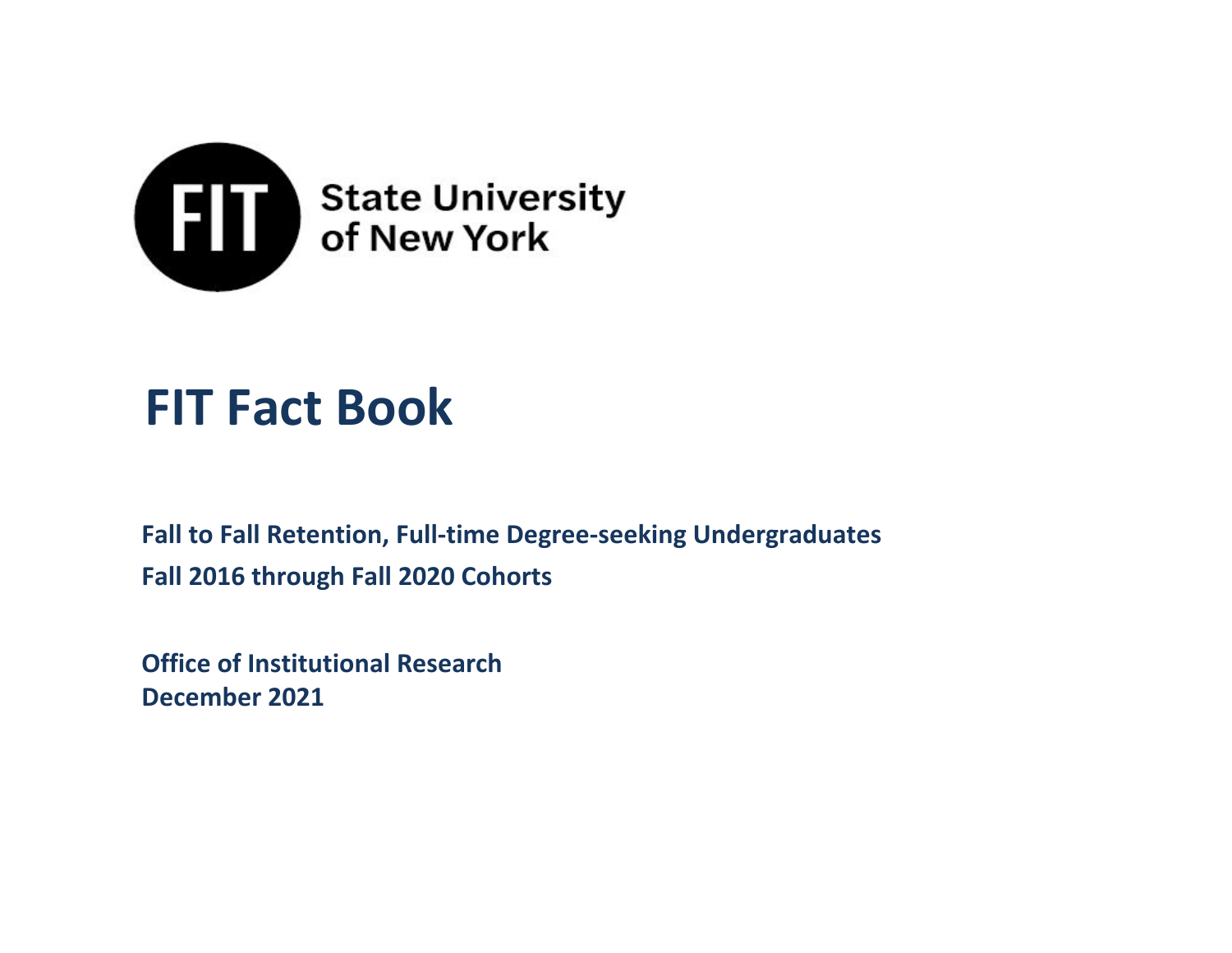## **FIT Fact Book**

**Fall to Fall Retention, Full-time Degree-seeking Undergraduates Fall 2016 through Fall 2020 Cohorts**

## **Table of Contents**

Table 1. Fall to Fall Retention, Full-Time [Degree-Seeking](#page-2-0) Undergraduates Table 2. Fall to Fall Retention, Full-Time Degree-Seeking [Undergraduates,by School](#page-3-0) [Factbook Definitions](#page-5-0)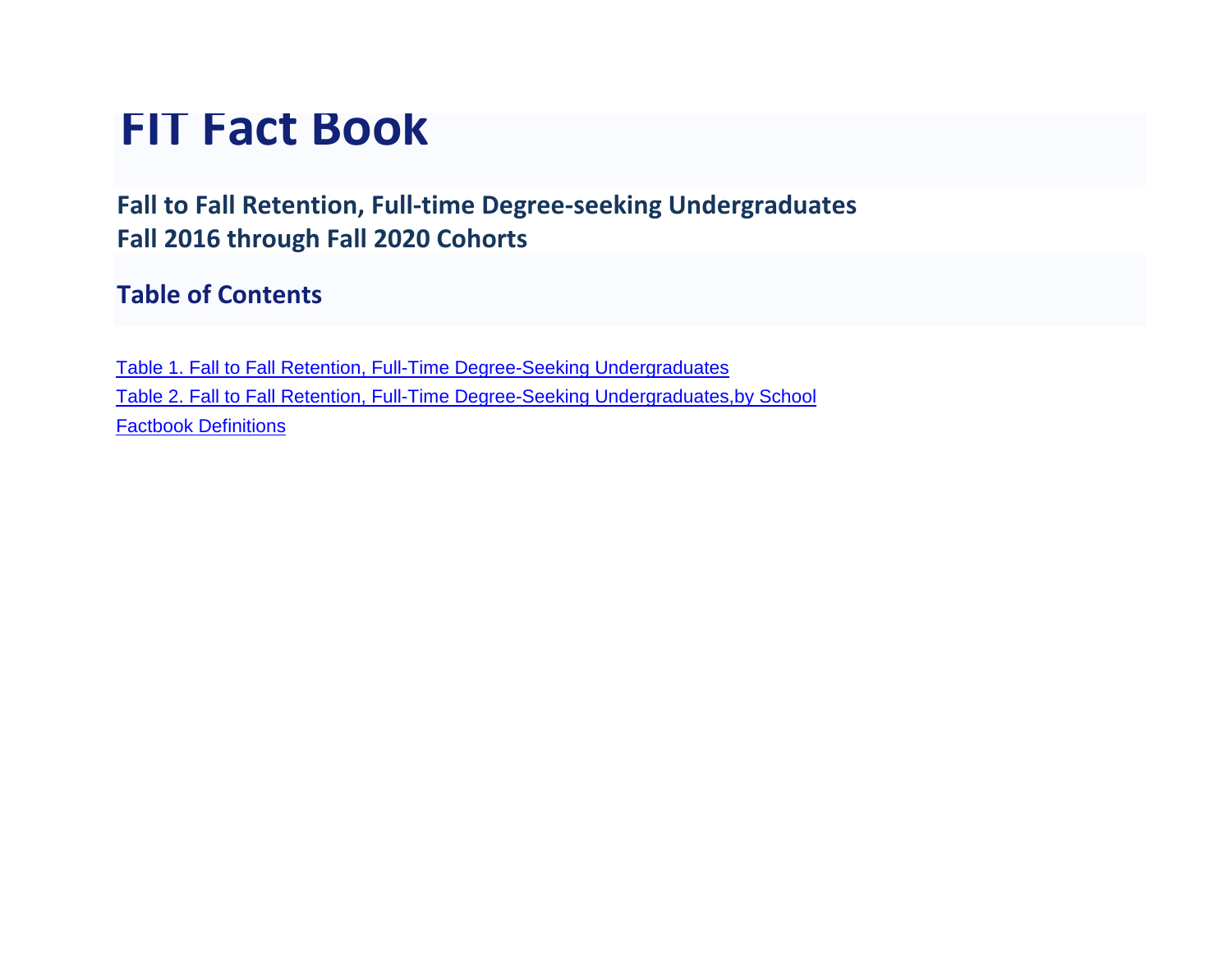|                                                |                                      | Fall    | Fall    | Fall    | Fall    | Fall        |
|------------------------------------------------|--------------------------------------|---------|---------|---------|---------|-------------|
|                                                |                                      | 2016 to | 2017 to | 2018 to | 2019 to | 2020 to     |
|                                                |                                      | Fall    | Fall    | Fall    | Fall    | <b>Fall</b> |
|                                                |                                      | 2017    | 2018    | 2019    | 2020    | 2021        |
| <b>First-time Ever In College</b>              | <b>Cohort</b>                        | 1,247   | 1,248   | 1,325   | 1,383   | 1,247       |
|                                                | Earned AAS, Not Enrolled             |         |         |         |         |             |
|                                                | Earned AAS, Still Enrolled           |         |         |         |         | 3           |
|                                                | Enrolled, No AAS                     | 1,106   | 1,108   | 1,181   | 1,209   | 1,069       |
|                                                | Not Enrolled, Did not earn AAS       | 136     | 138     | 141     | 170     | 174         |
|                                                | <b>Percent Retained or Graduated</b> | 89%     | 89%     | 89%     | 88%     | 86%         |
| <b>Transfers In (Associate Degree Seeking)</b> | Cohort                               | 609     | 584     | 555     | 547     | 416         |
|                                                | Earned AAS, Not Enrolled             | 109     | 107     | 93      | 69      | 43          |
|                                                | Earned AAS, Still Enrolled           | 148     | 133     | 141     | 123     | 88          |
|                                                | Enrolled, No AAS                     | 251     | 250     | 226     | 213     | 196         |
|                                                | Not Enrolled, Did not earn AAS       | 101     | 94      | 95      | 142     | 89          |
|                                                | <b>Percent Retained or Graduated</b> | 83%     | 84%     | 83%     | 74%     | 79%         |

## <span id="page-2-0"></span>**Table 1. Fall to Fall Retention, Full-Time Degree-Seeking Undergraduates**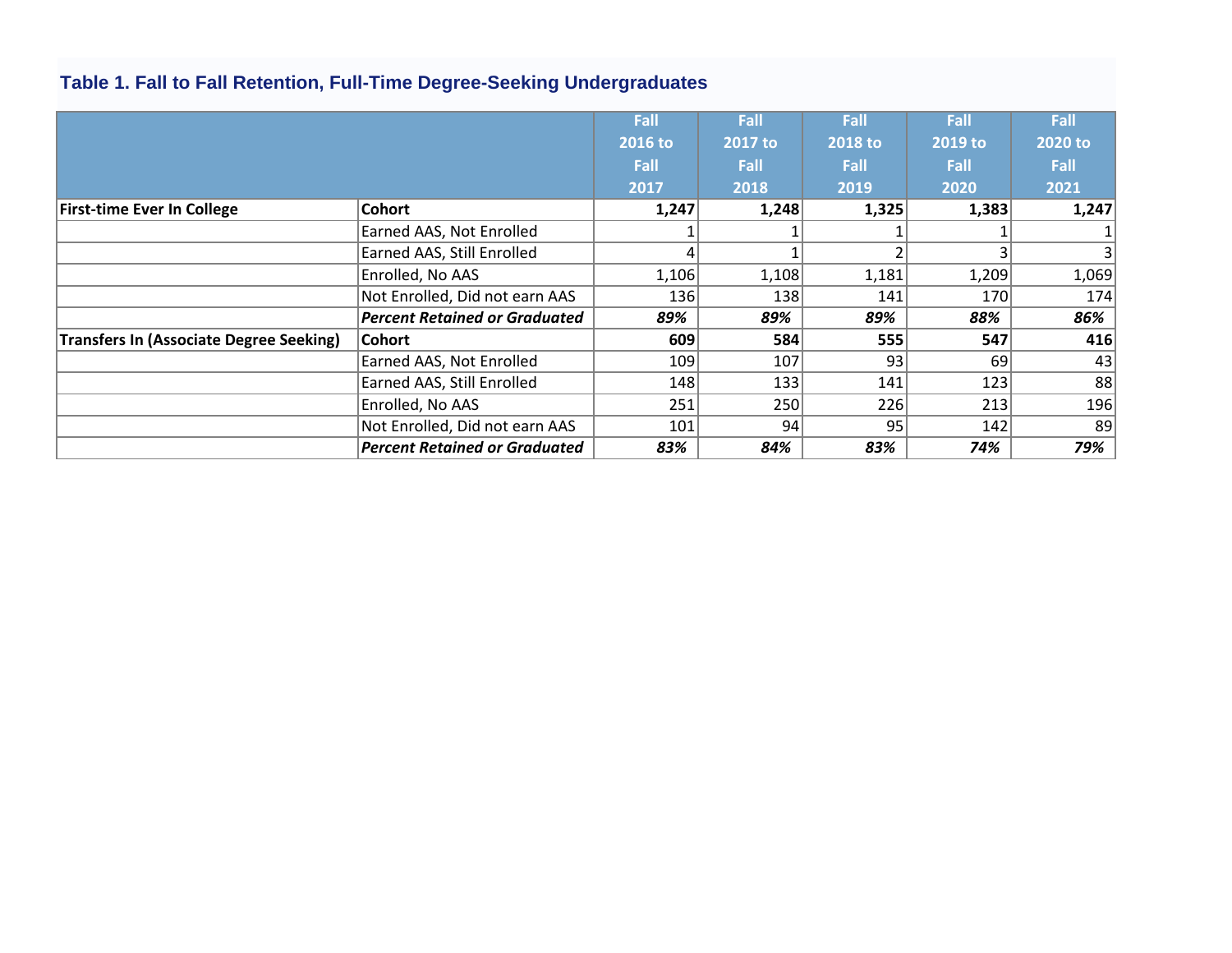## <span id="page-3-0"></span>**Table 2. Fall to Fall Retention, Full-Time Degree-Seeking Undergraduates,by School**

|                                              |                                      |      |              |      | Fall 2016 to Fall Fall 2017 to Fall Fall 2018 to Fall Fall 2019 to Fall Fall 2020 to Fall |             |
|----------------------------------------------|--------------------------------------|------|--------------|------|-------------------------------------------------------------------------------------------|-------------|
|                                              |                                      | 2017 | 2018         | 2019 | 2020                                                                                      | 2021        |
| <b>Art and Design</b>                        |                                      |      |              |      |                                                                                           |             |
| <b>First-time Ever In College</b>            | <b>Cohort</b>                        | 571  | 611          | 669  | 668                                                                                       | 595         |
|                                              | Earned AAS, Still Enrolled           |      |              |      |                                                                                           |             |
|                                              | Enrolled, No AAS                     | 513  | 537          | 598  | 576                                                                                       | 513         |
|                                              | Not Enrolled, Did not earn AAS       | 58   | 74           | 70   | 92                                                                                        | 81          |
|                                              | <b>Percent Retained or Graduated</b> | 90%  | 88%          | 90%  | 86%                                                                                       | 86%         |
| <b>Transfers In (Associate Degree</b>        |                                      |      |              |      |                                                                                           |             |
| Seeking)                                     | <b>Cohort</b>                        | 255  | 229          | 246  | 248                                                                                       | 196         |
|                                              | Earned AAS, Not Enrolled             | 30   | 26           | 20   | 14                                                                                        | 12          |
|                                              | Earned AAS, Still Enrolled           | 32   | 31           | 51   | 31                                                                                        | 36          |
|                                              | Enrolled, No AAS                     | 157  | 137          | 135  | 135                                                                                       | 116         |
|                                              | Not Enrolled, Did not earn AAS       | 36   | 35           | 40   | 68                                                                                        | 32          |
|                                              | <b>Percent Retained or Graduated</b> | 86%  | 85%          | 84%  | 73%                                                                                       | 84%         |
| <b>Business &amp; Technology</b>             |                                      |      |              |      |                                                                                           |             |
| <b>First-time Ever In College</b>            | <b>Cohort</b>                        | 661  | 617          | 636  | 696                                                                                       | 629         |
|                                              | Earned AAS, Not Enrolled             |      |              |      |                                                                                           |             |
|                                              | Earned AAS, Still Enrolled           | Δ    |              |      |                                                                                           |             |
|                                              | Enrolled, No AAS                     | 578  | 551          | 568  | 616                                                                                       | 535         |
|                                              | Not Enrolled, Did not earn AAS       | 78   | 64           | 66   | 76                                                                                        | 91          |
|                                              | <b>Percent Retained or Graduated</b> | 88%  | 90%          | 90%  | 89%                                                                                       | 86%         |
| Transfers In (Associate Degree Seekin Cohort |                                      | 350  | 353          | 307  | 296                                                                                       | 219         |
|                                              | Earned AAS, Not Enrolled             | 79   | 81           | 73   | 55                                                                                        | 31          |
|                                              | Earned AAS, Still Enrolled           | 116  | 101          | 90   | 92                                                                                        | 52          |
|                                              | Enrolled, No AAS                     | 90   | 112          | 89   | 76                                                                                        | 79          |
|                                              | Not Enrolled, Did not earn AAS       | 65   | 59           | 55   | 73                                                                                        | 57          |
|                                              | <b>Percent Retained or Graduated</b> | 81%  | 83%          | 82%  | 75%                                                                                       | 74%         |
| <b>Liberal Arts</b>                          |                                      |      |              |      |                                                                                           |             |
| <b>First-time Ever In College</b>            | <b>Cohort</b>                        | 15   | 20           | 20   | 19                                                                                        | 23          |
|                                              | Enrolled, No AAS                     | 15   | 20           | 15   | 17                                                                                        | 21          |
|                                              | Not Enrolled, Did not earn AAS       |      |              |      | 2                                                                                         | $\mathbf 2$ |
|                                              | <b>Percent Retained or Graduated</b> | 100% | 100%         | 75%  | 89%                                                                                       | 91%         |
| <b>Transfers In (Associate Degree</b>        |                                      |      |              |      |                                                                                           |             |
| Seeking)                                     | <b>Cohort</b>                        | 4    | $\mathbf{2}$ | 2    | 3                                                                                         | 1           |
|                                              | Earned AAS, Still Enrolled           |      | 1            |      |                                                                                           |             |
|                                              | Enrolled, No AAS                     | 4    | $\mathbf{1}$ | 2    | $\overline{2}$                                                                            | 1           |
|                                              | Not Enrolled, Did not earn AAS       |      |              |      | $\mathbf{1}$                                                                              |             |